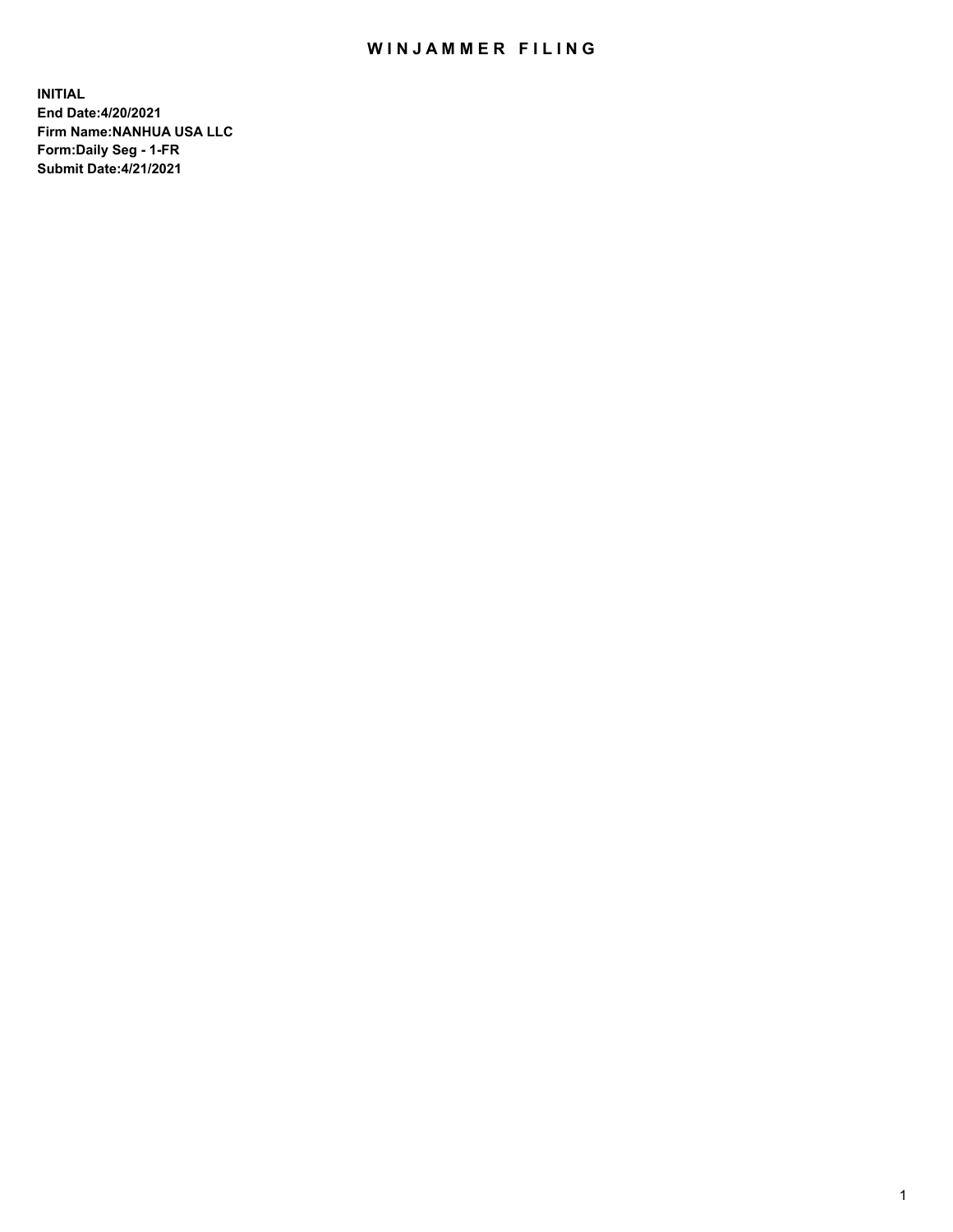## **INITIAL End Date:4/20/2021 Firm Name:NANHUA USA LLC Form:Daily Seg - 1-FR Submit Date:4/21/2021 Daily Segregation - Cover Page**

Name of Company **NANHUA USA LLC** [0010]

| <b>Contact Name</b>                                                                                                                                                                                                                                                                                     | <b>Kimberley Vercoe</b> [0040]                                             |  |
|---------------------------------------------------------------------------------------------------------------------------------------------------------------------------------------------------------------------------------------------------------------------------------------------------------|----------------------------------------------------------------------------|--|
| <b>Contact Phone Number</b>                                                                                                                                                                                                                                                                             | <u>+1 (312) 526-3930</u> [0060]                                            |  |
| <b>Contact Email Address</b>                                                                                                                                                                                                                                                                            | Kimberley.Vercoe@nanhua-usa.<br>$com$ [0065]                               |  |
| FCM's Customer Segregated Funds Residual Interest Target (choose one):<br>a. Minimum dollar amount: ; or<br>b. Minimum percentage of customer segregated funds required:%; or<br>c. Dollar amount range between: and; or<br>d. Percentage range of customer segregated funds required between: % and %. | 3,500,000 [8930]<br>0 [8940]<br>$0$ [8950] 0 [8951]<br>$0$ [8960] 0 [8961] |  |
| FCM's Customer Secured Amount Funds Residual Interest Target (choose one):<br>a. Minimum dollar amount: ; or<br>b. Minimum percentage of customer secured funds required:%; or<br>c. Dollar amount range between: and; or<br>d. Percentage range of customer secured funds required between: % and %.   | 100,000 [8970]<br>$0$ [8980]<br>$0$ [8990] 0 [8991]<br>$0$ [9000] 0 [9001] |  |
| FCM's Cleared Swaps Customer Collateral Residual Interest Target (choose one):<br>a. Minimum dollar amount: ; or<br>b. Minimum percentage of cleared swaps customer collateral required:%; or                                                                                                           | $0$ [9010]<br>$0$ [9020]                                                   |  |

- 
- c. Dollar amount range between:and; or **0** [9]<br>d. Percentage range of cleared swaps customer collateral required between:% and%. d. Percentage range of cleared swaps customer collateral required between:% and%. **0** [9040] **0** [9041]

Attach supporting documents

| [9010]                 |
|------------------------|
| [9020]                 |
| [9030] <b>0</b> [9031] |
| 190401 <b>0</b> 190411 |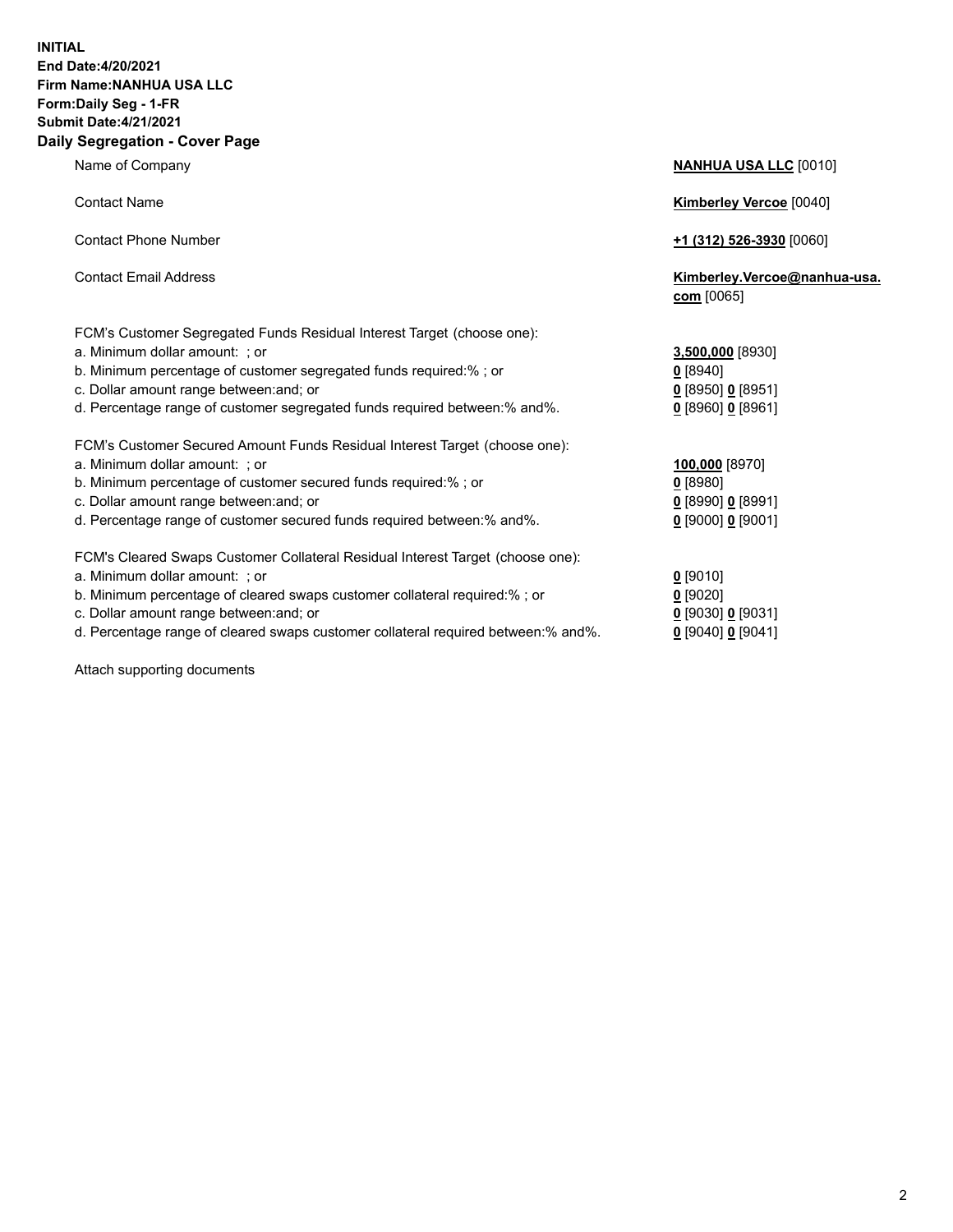**INITIAL End Date:4/20/2021 Firm Name:NANHUA USA LLC Form:Daily Seg - 1-FR Submit Date:4/21/2021**

## **Daily Segregation - Secured Amounts**

|     | Foreign Futures and Foreign Options Secured Amounts                                         |                                      |
|-----|---------------------------------------------------------------------------------------------|--------------------------------------|
|     | Amount required to be set aside pursuant to law, rule or regulation of a foreign            | $0$ [5605]                           |
|     | government or a rule of a self-regulatory organization authorized thereunder                |                                      |
| 1.  | Net ledger balance - Foreign Futures and Foreign Option Trading - All Customers             |                                      |
|     | A. Cash                                                                                     | 41,142 <sub>[5615]</sub>             |
|     | B. Securities (at market)                                                                   | $0$ [5617]                           |
| 2.  | Net unrealized profit (loss) in open futures contracts traded on a foreign board of trade   | -17,498 [5625]                       |
| 3.  | Exchange traded options                                                                     |                                      |
|     | A. Market value of open option contracts purchased on a foreign board of trade              | $0$ [5635]                           |
|     | B. Market value of open contracts granted (sold) on a foreign board of trade                | $0$ [5637]                           |
| 4.  | Net equity (deficit) (add lines 1. 2. and 3.)                                               | 23,644 [5645]                        |
| 5.  | Account liquidating to a deficit and account with a debit balances - gross amount           | $0$ [5651]                           |
|     | Less: amount offset by customer owned securities                                            | 0 [5652] 0 [5654]                    |
| 6   | Amount required to be set aside as the secured amount - Net Liquidating Equity              | 23,644 [5655]                        |
|     | Method (add lines 4 and 5)                                                                  |                                      |
| 7.  | Greater of amount required to be set aside pursuant to foreign jurisdiction (above) or line | 23,644 [5660]                        |
|     | 6.                                                                                          |                                      |
|     | FUNDS DEPOSITED IN SEPARATE REGULATION 30.7 ACCOUNTS                                        |                                      |
| 1.  | Cash in Banks                                                                               |                                      |
|     | A. Banks located in the United States                                                       | 294,046 [5700]                       |
|     | B. Other banks qualified under Regulation 30.7                                              | <u>0</u> [5720] 294,046 [5730]       |
| 2.  | <b>Securities</b>                                                                           |                                      |
|     | A. In safekeeping with banks located in the United States                                   | $0$ [5740]                           |
|     | B. In safekeeping with other banks qualified under Regulation 30.7                          | 0 [5760] 0 [5770]                    |
| 3.  | Equities with registered futures commission merchants                                       |                                      |
|     | A. Cash                                                                                     | $0$ [5780]                           |
|     | <b>B.</b> Securities                                                                        | $0$ [5790]                           |
|     | C. Unrealized gain (loss) on open futures contracts                                         | $0$ [5800]                           |
|     | D. Value of long option contracts                                                           | $0$ [5810]                           |
|     | E. Value of short option contracts                                                          | 0 [5815] 0 [5820]                    |
| 4.  | Amounts held by clearing organizations of foreign boards of trade                           |                                      |
|     | A. Cash                                                                                     | $0$ [5840]                           |
|     | <b>B.</b> Securities                                                                        | $0$ [5850]                           |
|     | C. Amount due to (from) clearing organization - daily variation                             | $0$ [5860]                           |
|     | D. Value of long option contracts                                                           | $0$ [5870]                           |
|     | E. Value of short option contracts                                                          | 0 [5875] 0 [5880]                    |
| 5.  | Amounts held by member of foreign boards of trade                                           |                                      |
|     | A. Cash                                                                                     | 98,650 [5900]                        |
|     | <b>B.</b> Securities                                                                        | $0$ [5910]                           |
|     | C. Unrealized gain (loss) on open futures contracts                                         | -17,498 [5920]                       |
|     | D. Value of long option contracts                                                           | $0$ [5930]                           |
|     | E. Value of short option contracts                                                          | <u>0</u> [5935] <u>81,152</u> [5940] |
| 6.  | Amounts with other depositories designated by a foreign board of trade                      | $0$ [5960]                           |
| 7.  | Segregated funds on hand                                                                    | $0$ [5965]                           |
| 8.  | Total funds in separate section 30.7 accounts                                               | 375,198 [5970]                       |
| 9.  | Excess (deficiency) Set Aside for Secured Amount (subtract line 7 Secured Statement         | 351,554 [5680]                       |
|     | Page 1 from Line 8)                                                                         |                                      |
| 10. | Management Target Amount for Excess funds in separate section 30.7 accounts                 | 100,000 [5980]                       |
| 11. | Excess (deficiency) funds in separate 30.7 accounts over (under) Management Target          | <u>251,554</u> [5985]                |
|     |                                                                                             |                                      |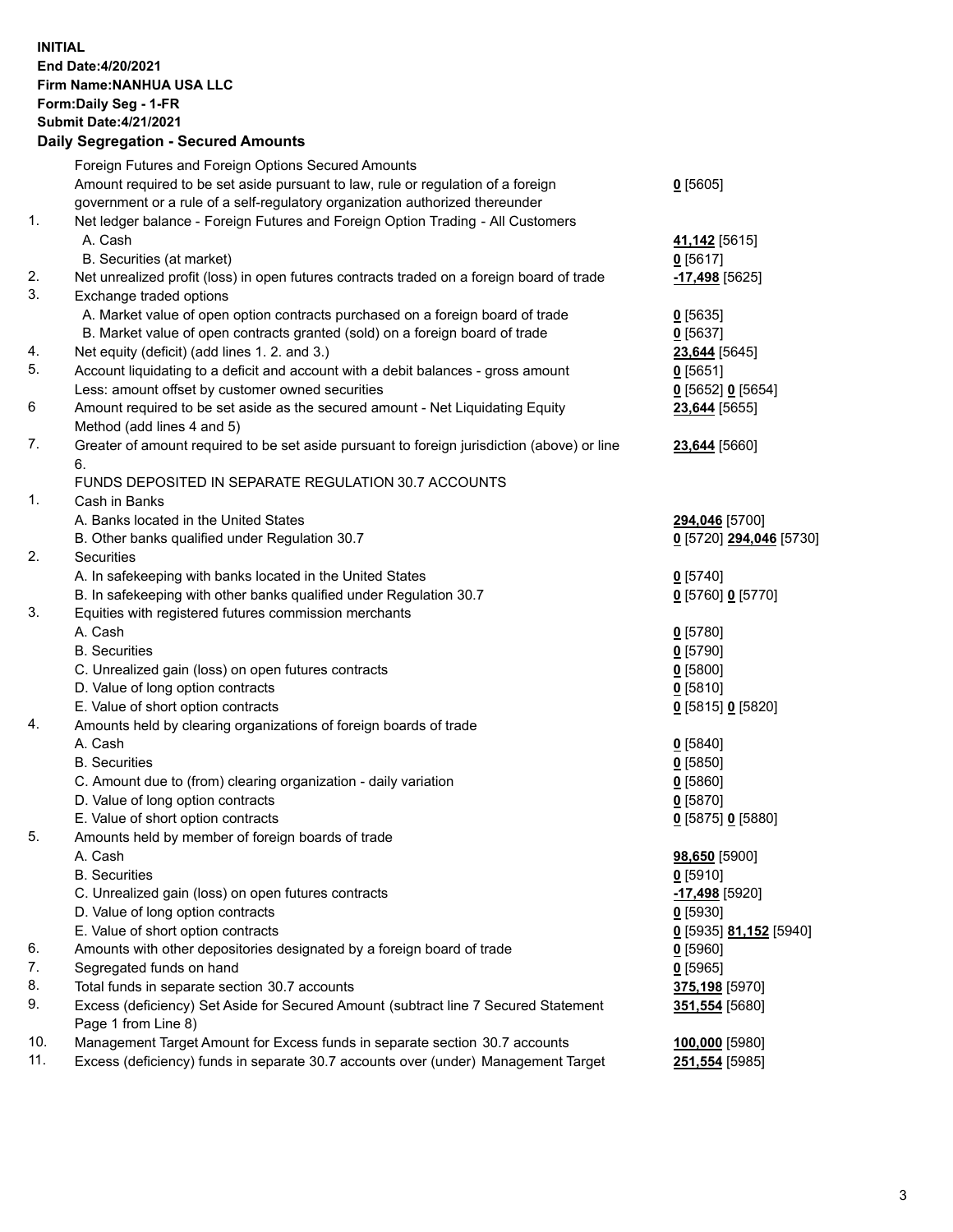| <b>INITIAL</b> | End Date: 4/20/2021<br>Firm Name: NANHUA USA LLC<br>Form: Daily Seg - 1-FR<br><b>Submit Date: 4/21/2021</b><br>Daily Segregation - Segregation Statement |                     |
|----------------|----------------------------------------------------------------------------------------------------------------------------------------------------------|---------------------|
|                | SEGREGATION REQUIREMENTS (Section 4d(2) of the CEAct)                                                                                                    |                     |
| 1.             | Net ledger balance                                                                                                                                       |                     |
|                | A. Cash                                                                                                                                                  | 155,873,334 [5000]  |
|                | B. Securities (at market)                                                                                                                                | $0$ [5010]          |
| 2.             | Net unrealized profit (loss) in open futures contracts traded on a contract market                                                                       | -27,489,125 [5020]  |
| 3.             | Exchange traded options                                                                                                                                  |                     |
|                | A. Market value of open option contracts purchased on a contract market                                                                                  | 682,114 [5030]      |
|                | B. Market value of open option contracts granted (sold) on a contract market                                                                             | $-1,069,470$ [5040] |
| 4.             | Net Equity (deficit) (add lines 1, 2, and 3)                                                                                                             | 127,996,853 [5050]  |
| 5.             | Accounts liquidating to a deficit and accounts with                                                                                                      |                     |
|                | debit balances - gross amount                                                                                                                            | $0$ [5060]          |
|                | Less: amount offset by customer owned securities                                                                                                         | 0 [5070] 0 [5080]   |
| 6.             | Amount required to be segregated (add lines 4 and 5)                                                                                                     | 127,996,853 [5090]  |
| 7.             | FUNDS IN SEGREGATED ACCOUNTS                                                                                                                             |                     |
|                | Deposited in segregated funds bank accounts                                                                                                              |                     |
|                | A. Cash<br>B. Securities representing investment of customers' funds (at market)                                                                         | 34,139,399 [5100]   |
|                | C. Securities held for particular customers or option customers in lieu of cash (at                                                                      | $0$ [5110]          |
|                | market)                                                                                                                                                  | $0$ [5120]          |
| 8.             | Margins on deposit with derivatives clearing organizations of contract markets                                                                           |                     |
|                | A. Cash                                                                                                                                                  | 104,618,388 [5130]  |
|                | B. Securities representing investment of customers' funds (at market)                                                                                    | $0$ [5140]          |
|                | C. Securities held for particular customers or option customers in lieu of cash (at                                                                      | $0$ [5150]          |
|                | market)                                                                                                                                                  |                     |
| 9.             | Net settlement from (to) derivatives clearing organizations of contract markets                                                                          | 558,348 [5160]      |
| 10.            | Exchange traded options                                                                                                                                  |                     |
|                | A. Value of open long option contracts                                                                                                                   | 682,114 [5170]      |
|                | B. Value of open short option contracts                                                                                                                  | -1,069,470 [5180]   |
| 11.            | Net equities with other FCMs                                                                                                                             |                     |
|                | A. Net liquidating equity                                                                                                                                | $0$ [5190]          |
|                | B. Securities representing investment of customers' funds (at market)                                                                                    | $0$ [5200]          |
|                | C. Securities held for particular customers or option customers in lieu of cash (at                                                                      | $0$ [5210]          |
|                | market)                                                                                                                                                  |                     |
| 12.            | Segregated funds on hand                                                                                                                                 | $0$ [5215]          |
| 13.            | Total amount in segregation (add lines 7 through 12)                                                                                                     | 138,928,779 [5220]  |
| 14.            | Excess (deficiency) funds in segregation (subtract line 6 from line 13)                                                                                  | 10,931,926 [5230]   |
| 15.            | Management Target Amount for Excess funds in segregation                                                                                                 | 3,500,000 [5240]    |
| 16.            | Excess (deficiency) funds in segregation over (under) Management Target Amount                                                                           | 7,431,926 [5250]    |
|                | <b>Excess</b>                                                                                                                                            |                     |